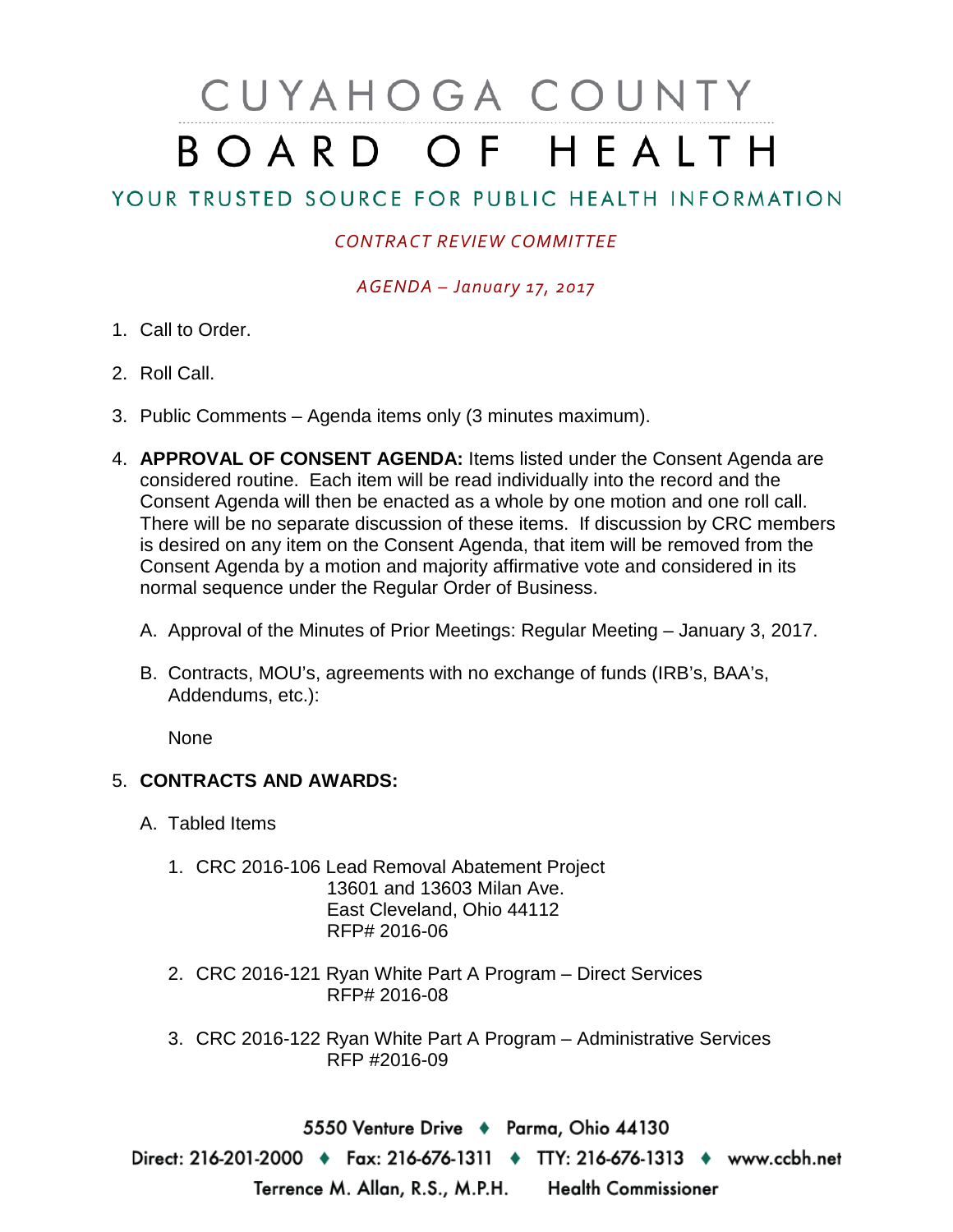- B. New Items For Review
	- 1. Bid/Quote Openings ≥ \$25,000.00

None

- 2. Bid/Quote Openings < \$25,000.00
	- a. CRC 2017-3 20690 Centuryway Rd. Maple Hts., Ohio 44137
- 3. Expenditures: Contracts < \$25,000.00
	- a. CRC 2017-4 Environmental Public Health Services submitting an amendment to the contract with MAE Construction (CRC 2016-71, CRC 2017-1) under the Lead Hazard Control grant to increase the amount to be paid to MAE Construction from \$14,500.00 to \$14,880.00.

Purpose: To complete additional work not identified I the original scope for the project.

Funding Source: 100% reimbursable through the Lead Hazard Control Program.

b. CRC 2017-5 Environmental Public Health Services submitting an amendment to the contract with BDL General Contracting (CRC 2016-94) under the Lead Hazard Control grant to increase the amount paid to BDL General Contracting from \$6,065.00 to \$6,372.50.

Purpose: To complete additional work not identified I the original scope for the project.

Funding Source: 100% reimbursable through the Lead Hazard Control Program.

c. CRC 2017-6 Environmental Public Health Services submitting a contract with South Euclid Lyndhurst City Schools under the Safe Routes to School (SRTS) grant from September 1, 2016 through August 31, 2017. Amount to be paid to South Euclid Lyndhurst Schools is not to exceed \$10,181.81.

Purpose: To support bike patrol activities in the school district during the 2016-2017 school year.

5550 Venture Drive + Parma, Ohio 44130

Direct: 216-201-2000 ♦ Fax: 216-676-1311 ♦ TTY: 216-676-1313 ♦ www.ccbh.net Terrence M. Allan, R.S., M.P.H. Health Commissioner